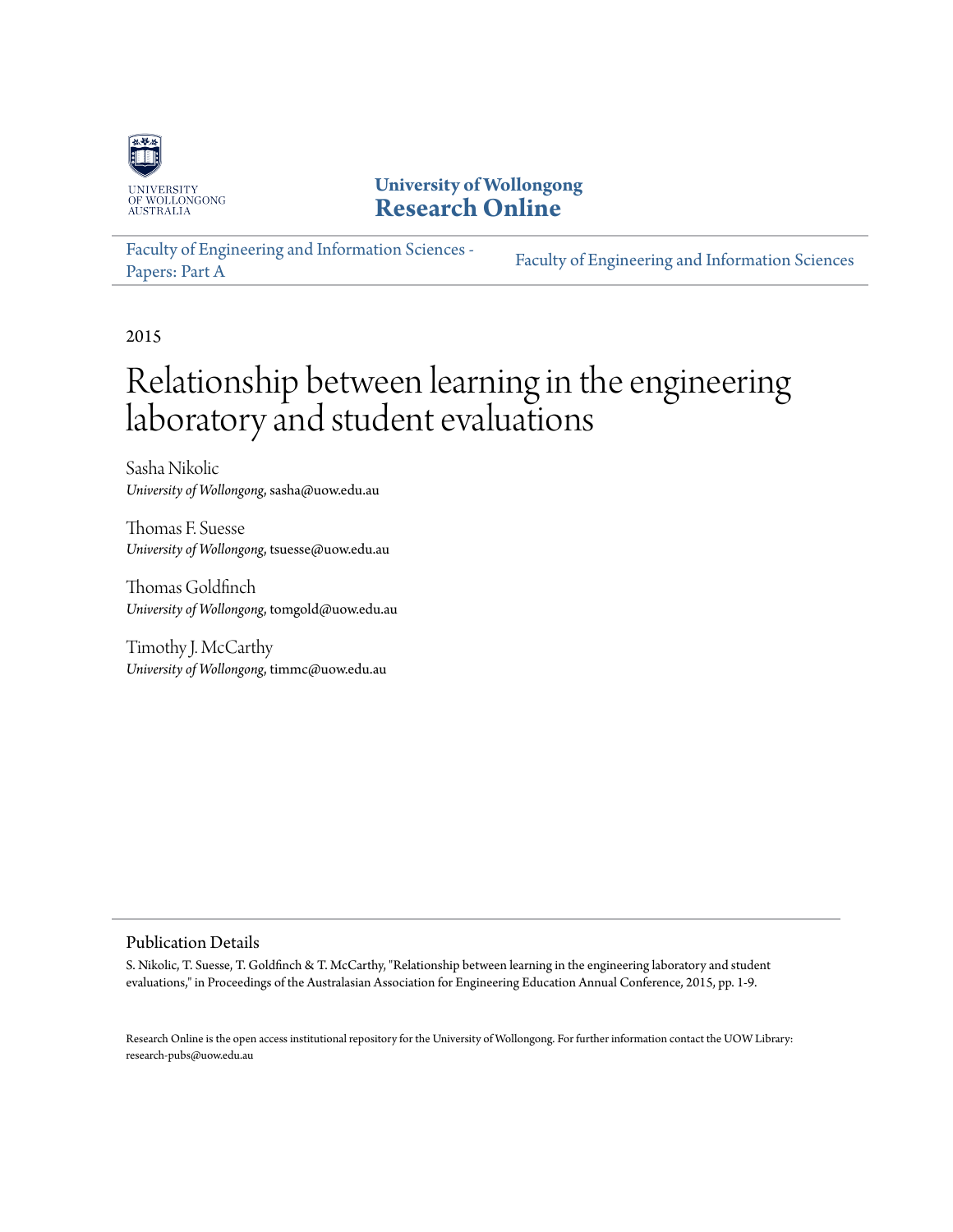## Relationship between learning in the engineering laboratory and student evaluations

#### **Abstract**

BACKGROUND OR CONTEXT This study is built upon previous research that developed an instrument to measure the learning objectives of the laboratory across the cognitive, psychomotor and affective domains with research that investigated student evaluations of sessional laboratory demonstrators, laboratory experiments and facilities. This research highlighted the importance of laboratory work in engineering education, and the need to improve our understanding of how learning occurs in the laboratory. PURPOSE OR GOAL Student evaluations are heavily used in higher education, and a greater understanding is needed on how these evaluations relate to learning. APPROACH An instrument used to measure learning in the laboratory called, Measuring the Learning Outcomes of Laboratory Work (MeLOLW), is modified and used as a self-assessment tool by students at the start and end of two engineering laboratory courses. The students perceived improvement in learning across the cognitive, psychomotor and affective domain is compared to student evaluations and to the laboratory exam. DISCUSSION The study found that the student evaluation of the laboratory experiments was influenced by the perceived learning gain in both the cognitive (analytical skills only) and psychomotor domains. No other significant relationship was found. RECOMMENDATIONS/IMPLICATIONS/CONCLUSION Student evaluations are very complex and this study showed the relationship and importance of developing laboratory experiments and assessments to enhance learning. More work is needed to understand this relationship in order to facilitate learning in the laboratory.

#### **Keywords**

laboratory, relationship, engineering, learning, evaluations, student, between

#### **Disciplines**

Engineering | Science and Technology Studies

#### **Publication Details**

S. Nikolic, T. Suesse, T. Goldfinch & T. McCarthy, "Relationship between learning in the engineering laboratory and student evaluations," in Proceedings of the Australasian Association for Engineering Education Annual Conference, 2015, pp. 1-9.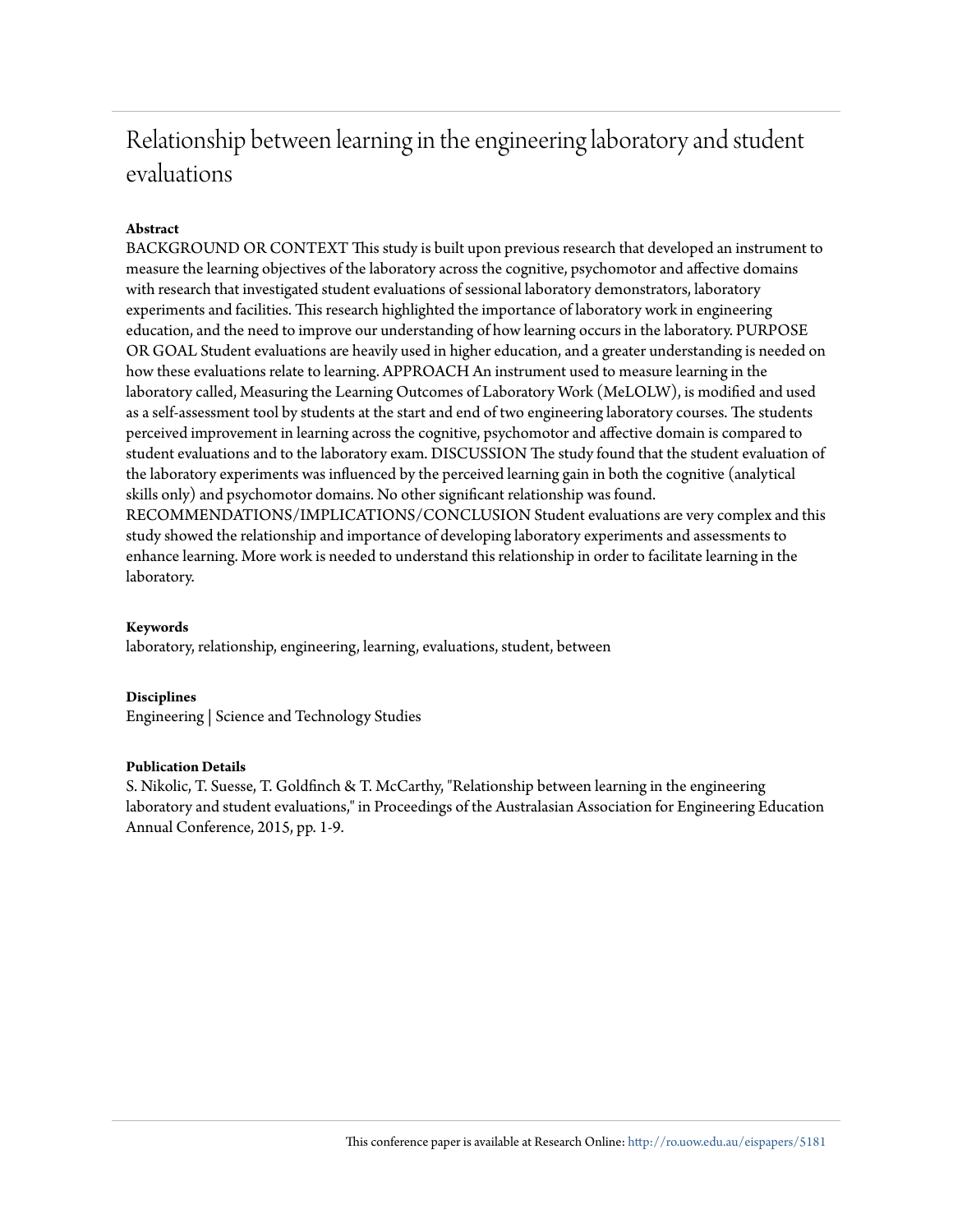## **Relationship between Learning in the Engineering Laboratory and Student Evaluations**

Sasha Nikolic, Thomas Suesse, Tom Goldfinch and Timothy McCarthy *University of Wollongong*

## **Structured Abstract**

#### **BACKGROUND OR CONTEXT**

This study is built upon previous research that developed an instrument to measure the learning objectives of the laboratory across the cognitive, psychomotor and affective domains with research that investigated student evaluations of sessional laboratory demonstrators, laboratory experiments and facilities. This research highlighted the importance of laboratory work in engineering education, and the need to improve our understanding of how learning occurs in the laboratory.

#### **PURPOSE OR GOAL**

Student evaluations are heavily used in higher education, and a greater understanding is needed on how these evaluations relate to learning.

#### **APPROACH**

An instrument used to measure learning in the laboratory called, Measuring the Learning Outcomes of Laboratory Work (MeLOLW), is modified and used as a self-assessment tool by students at the start and end of two engineering laboratory courses. The students perceived improvement in learning across the cognitive, psychomotor and affective domain is compared to student evaluations and to the laboratory exam.

#### **DISCUSSION**

The study found that the student evaluation of the laboratory experiments was influenced by the perceived learning gain in both the cognitive (analytical skills only) and psychomotor domains. No other significant relationship was found.

#### **RECOMMENDATIONS/IMPLICATIONS/CONCLUSION**

Student evaluations are very complex and this study showed the relationship and importance of developing laboratory experiments and assessments to enhance learning. More work is needed to understand this relationship in order to facilitate learning in the laboratory.

#### **CITATION**

Nikolic, S., Suesse, T., Goldfinch, T., & McCarthy, T. (2015). Relationship between Learning in the Engineering Laboratory and Student Evaluations. Proceedings of the Australasian Association for Engineering Education Annual Conference, Geelong, Australia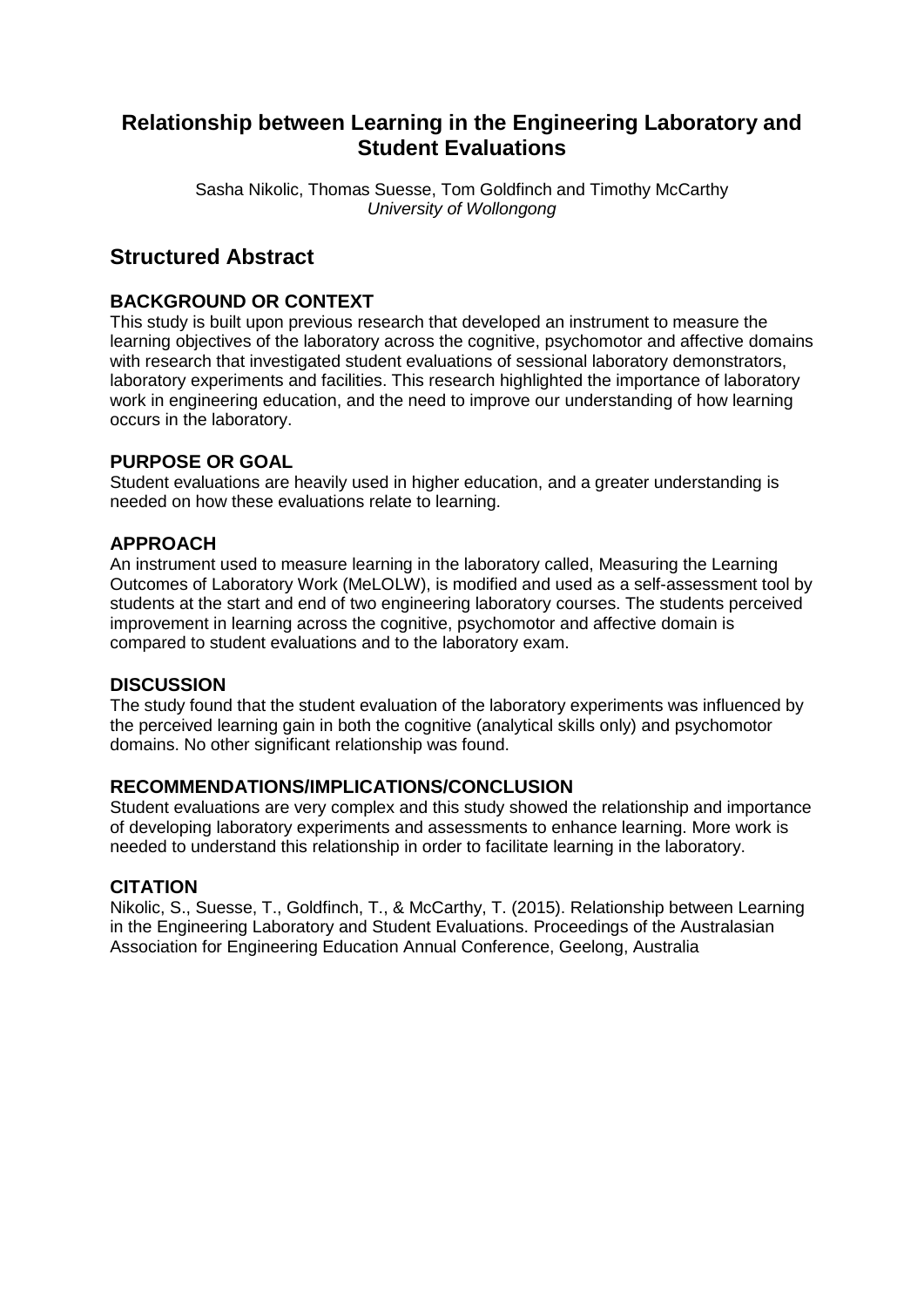## **Full Paper**

### Introduction

The teaching laboratory plays an important role in engineering education with laboratory skills being recognised when programs are accredited by bodies such Engineers Australia and ABET. While the development of engineering capability via practice has always played a role in educating future engineers, researchers have found it difficult to measure learning in the laboratory (Cunningham, 1946; Feisel & Rosa, 2005; Hofstein & Lunetta, 1982; Majerich, 2004). In 2002, a three day colloquy was undertaken to develop a set of learning objectives for the laboratory. Thirteen learning objectives were agreed upon that students should achieve throughout an undergraduate engineering degree (Peterson & Feisel, 2002). This achievement was important because studies carried out, such as that by Casas and del Hoyo (2009), found that simply having a laboratory component was no guarantee of learning. However, the laboratory is more than just gaining knowledge, it is about doing, and learning through experiences. A measurement tool by Salim, Rosmah, Hussain, and Haron (2013) called Measuring the Learning Outcomes of Laboratory Work (MeLOLW) was developed by combining the thirteen laboratory learning objectives to the cognitive, psychomotor and affective domains associated with Bloom's taxonomy (Krathwohl, 2002). The MeLOLW instrument was verified by only a small sample. Therefore, in this study the MeLOLW instrument is checked against a new sample and used as a measure of learning.

In higher education student opinion is used to help guide progress, evaluate teachers, resources, facilities and learning. The goal of such activities can include trying to improve the student experience, to gain a competitive advantage in attracting students, and improve learning (Ambikairajah, Sethu, Eaton, & Sheng, 2014; Nikolic, Ritz, Vial, Ros, & Stirling, 2015). The problem with student evaluations is that the data can be dangerous if applied without fully understanding the instrument being used. In addition, do students have the ability to make such judgements? Questions like this have resulted in over a thousand studies on student evaluations (Spooren, Brockx, & Mortelmans, 2013). Unfortunately, even with so many research studies greater understanding is needed, especially when trying to determine the relationship with learning.

This paper advances the work of previous studies that use student evaluations to try and improve the laboratory experience. The first study by Nikolic, Vial, Ros, Stirling, and Ritz (2015) developed a student evaluation and training program to improve the performance of sessional laboratory demonstrators. The study found that over time as the demonstrators were trained and mentored student satisfaction increased. The second study by (Nikolic, Ritz, et al., 2015) developed a student evaluation instrument to monitor student satisfaction with the laboratory experiments and facilities. The study found that the quality of the experiments (activity and clarity) was a major driver of student satisfaction. Other similar studies have explored how learning resources can improve student satisfaction (Nikolic, 2015; Vial, Nikolic, Ros, Stirling, & Doulai, 2015).What these studies do not do well, is measure how the evaluations relate to learning. Therefore this study will use a modified version of MeLOLW to investigate the relationship of student evaluations and learning in the laboratory across the cognitive, psychomotor and affective domains.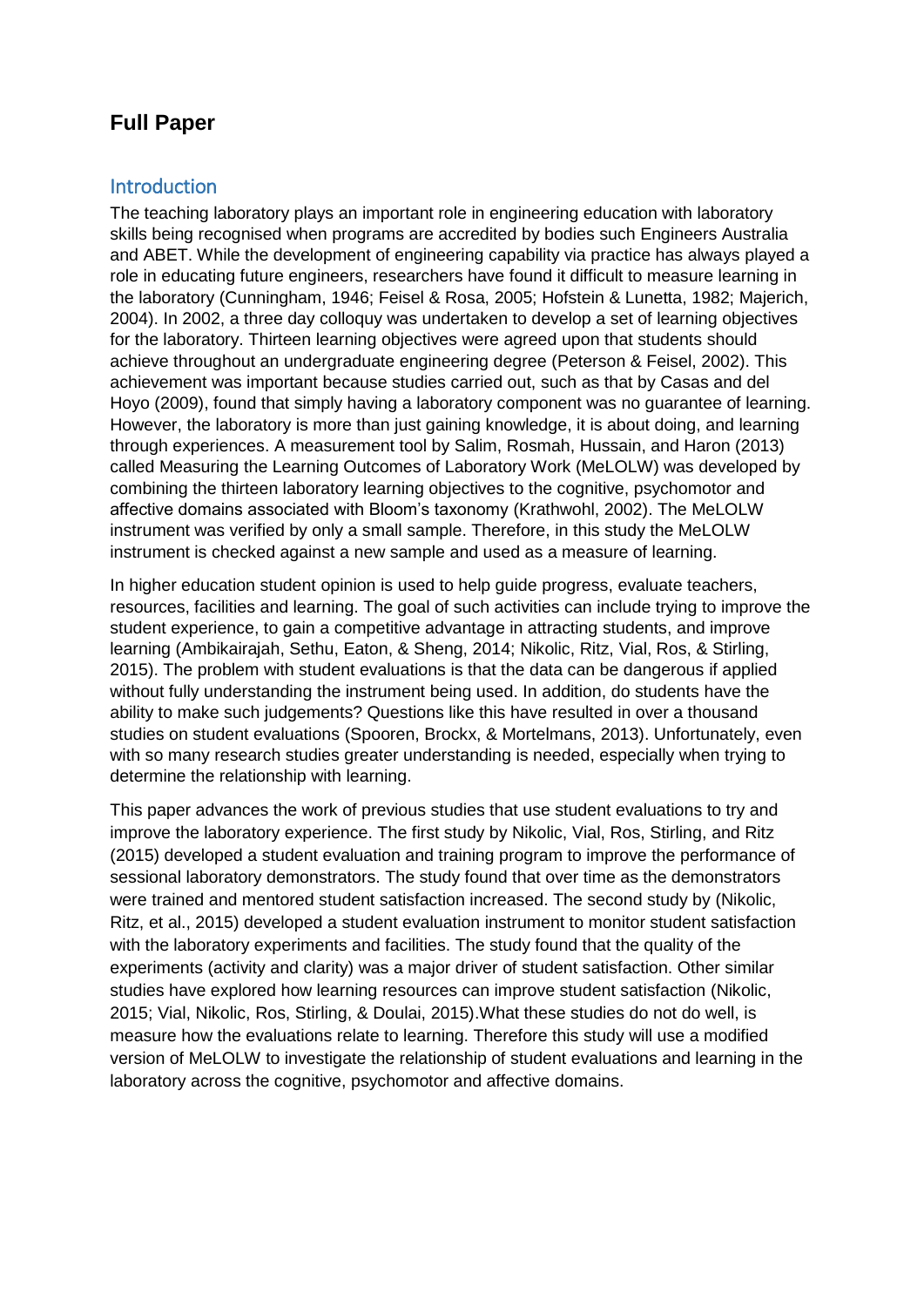### Method

The laboratory component of two engineering courses were selected for this study. The first course (ECTE233) was a second year digital hardware laboratory. The course contained a mixture of simulation and practice based learning. For most experiments the students would commence by simulating various integrated circuits (ICs) and purpose built circuits using Multisim by National Instruments. This would then be followed with the physical construction of the circuits using digital IC's. The course had six experiments with three hour durations, conducted fortnightly over the session. A laboratory practical examination was held during the official examination period. This was the first time a laboratory exam had been undertaken for the course.

The second course (ECTE363) was a third year telecommunications laboratory. All experiments focused on using TIMS (hardware for the simulation of telecommunications signals and systems) (Vial et al., 2015). There was no software component to this course. The course had five laboratory sessions with three hour durations, conducted fortnightly over the semester. The students were expected to complete at least five different experiments. A laboratory exam was held during the sixth laboratory session. The laboratory experiments were used to introduce many concepts that were not covered in lectures or tutorials.

At the start of the first laboratory session for both courses a self-assessment was undertaken. Students were requested to rate their knowledge on a scale from zero to five, with zero reflecting no knowledge to five reflecting extreme confidence. Students that agreed to participate in the research were requested to include their student number for identification. At the end of the last laboratory session (sixth laboratory session for ECTE233 and fifth for ECTE363) the same self-assessment activity was repeated. During the second last laboratory session the laboratory and sessional teacher surveys were conducted. Students that participated in the research were requested to include their student number for identification.

The data for the self-assessments, student evaluations and laboratory exam were matched using the student number and then the responses were de-identified for analysis. A total of 125 complete responses were matched across the two subjects as summarised in Table I.

| Course  | No of<br><b>Students</b> | <b>Completed at Least One</b><br>Component | Data Match to All Four<br><b>Components</b> |
|---------|--------------------------|--------------------------------------------|---------------------------------------------|
| ECTE233 | 114                      | 106                                        |                                             |
| ECTE363 | 64                       |                                            |                                             |

| <b>TABLE I: Student Participation</b> |  |
|---------------------------------------|--|
|---------------------------------------|--|

ECTE233 consisted of one small laboratory class with one demonstrator and three large classes with two demonstrators. ECTE363 consisted of five small laboratory classes each with one demonstrator. The allocation of sessional laboratory demonstrators was assigned to maximise the diversity of teaching experience across the laboratory classes. A summary of the laboratory class information is shown in Table II with each demonstrator assigned a different number.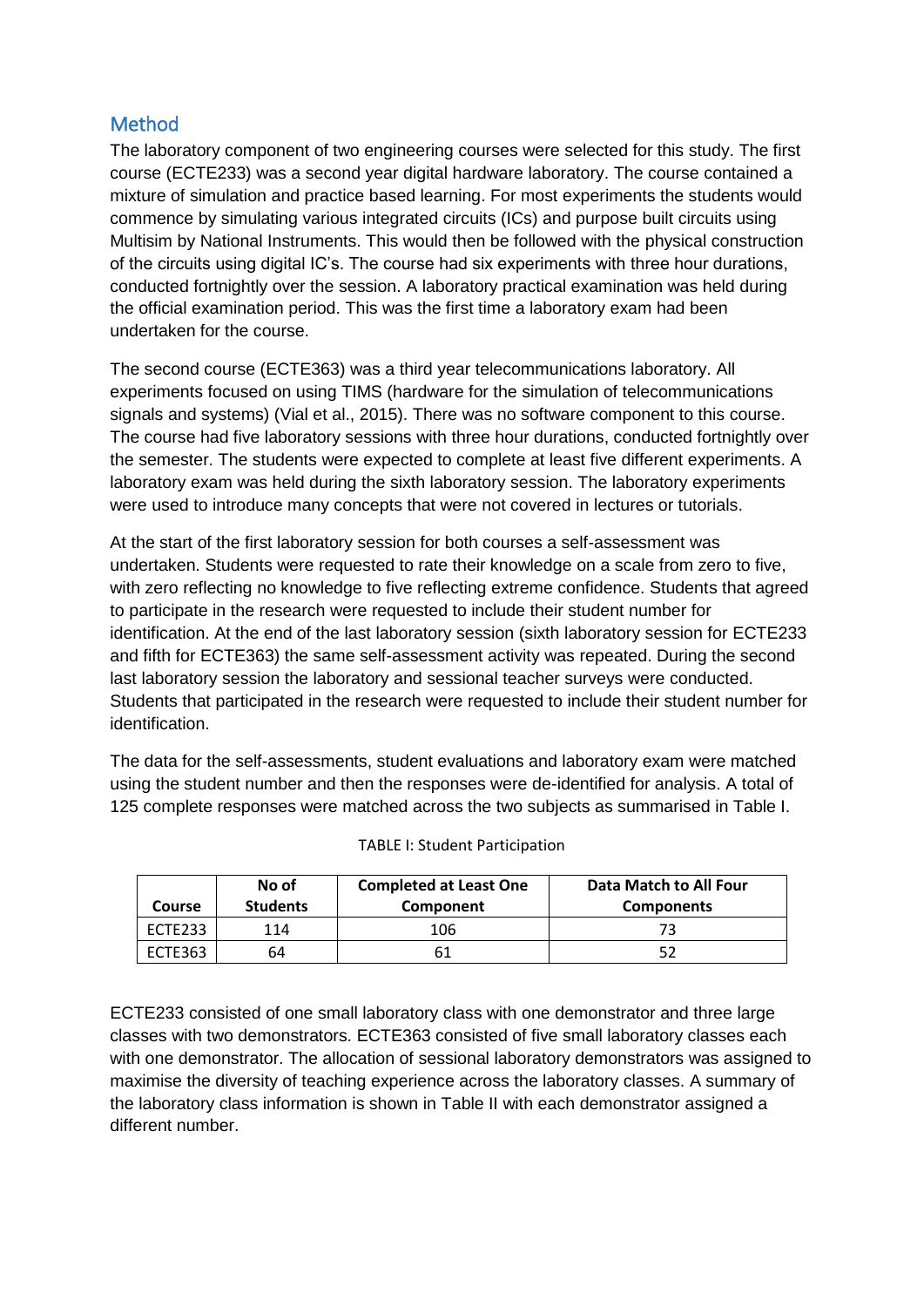| <b>Course</b>  | Demonstrator/s |    |
|----------------|----------------|----|
| <b>ECTE233</b> | Dem01          | 15 |
| <b>ECTE233</b> | Dem01, Dem02   | 29 |
| <b>ECTE233</b> | Dem03, Dem04   | 37 |
| <b>ECTE233</b> | Dem05, Dem06   | 35 |
| <b>ECTE363</b> | Dem07          | 11 |
| <b>ECTE363</b> | Dem07          | 15 |
| <b>ECTE363</b> | Dem08          |    |
| <b>ECTE363</b> | Dem08          | 16 |
| <b>ECTE363</b> | Dem09          | 15 |

TABLE II: Laboratory Demonstrator Allocation and Class Size

The self-assessments were undertaken using a modified MeLOLW survey, shown in Appendix A. The original MeLOLW instrument contained nine measures for the cognitive domain, and seven for both the psychomotor and affective domains. After reviewing each of the measures within each domain it was decided to alter the wording to better position the statements within the context of the laboratory experiments the students were undertaking. The laboratory component of each course has slightly different learning objectives.

Adjustments to the MeLOLW questions were made to be compatible to the learning objectives of the two courses. The wording of the questions was also changed from being generalised to being specific to avoid any ambiguity for the students. For example in digital circuits there is no unit of measurement, simply one or zero. The greatest changes occurred for the cognitive domain. The modified and original questions are shown in Appendix A. Students were asked the question, "How would you rate your ability to…" for each measure on a scale from 0 – I have no idea at all to 5 – I am extremely confident.

#### Results and Discussion

The first analysis was to check the reliability of the survey after the modification of the questions. This was achieved by comparing the Cronbach's alpha coefficients to those of the MeLOLW instrument. As is shown in Table III the coefficients of the modified instrument, both at the first and last experiment, are high and comparable to MeLOLW. A value greater than 0.70 is considered appropriate. This shows that there is some flexibility in the wording of the measures.

| Learning<br><b>Domain</b> | <b>MeLOLW</b> | <b>Modified First</b><br><b>Experiment</b> | <b>Modified Last Experiment</b> |
|---------------------------|---------------|--------------------------------------------|---------------------------------|
| Cognitive                 | 0.901         | 0.83                                       | 0.83                            |
| Psychomotor               | 0.853         | 0.89                                       | 0.86                            |
| Affective                 | 0.774         | 0.88                                       | 0.87                            |

TABLE III: Cronbach's Alpha Coefficients for Learning Instrument

The next step was to confirm the number of components/factors within each learning domain. The default method of determining factors is via Kaiser Criterion by observing if the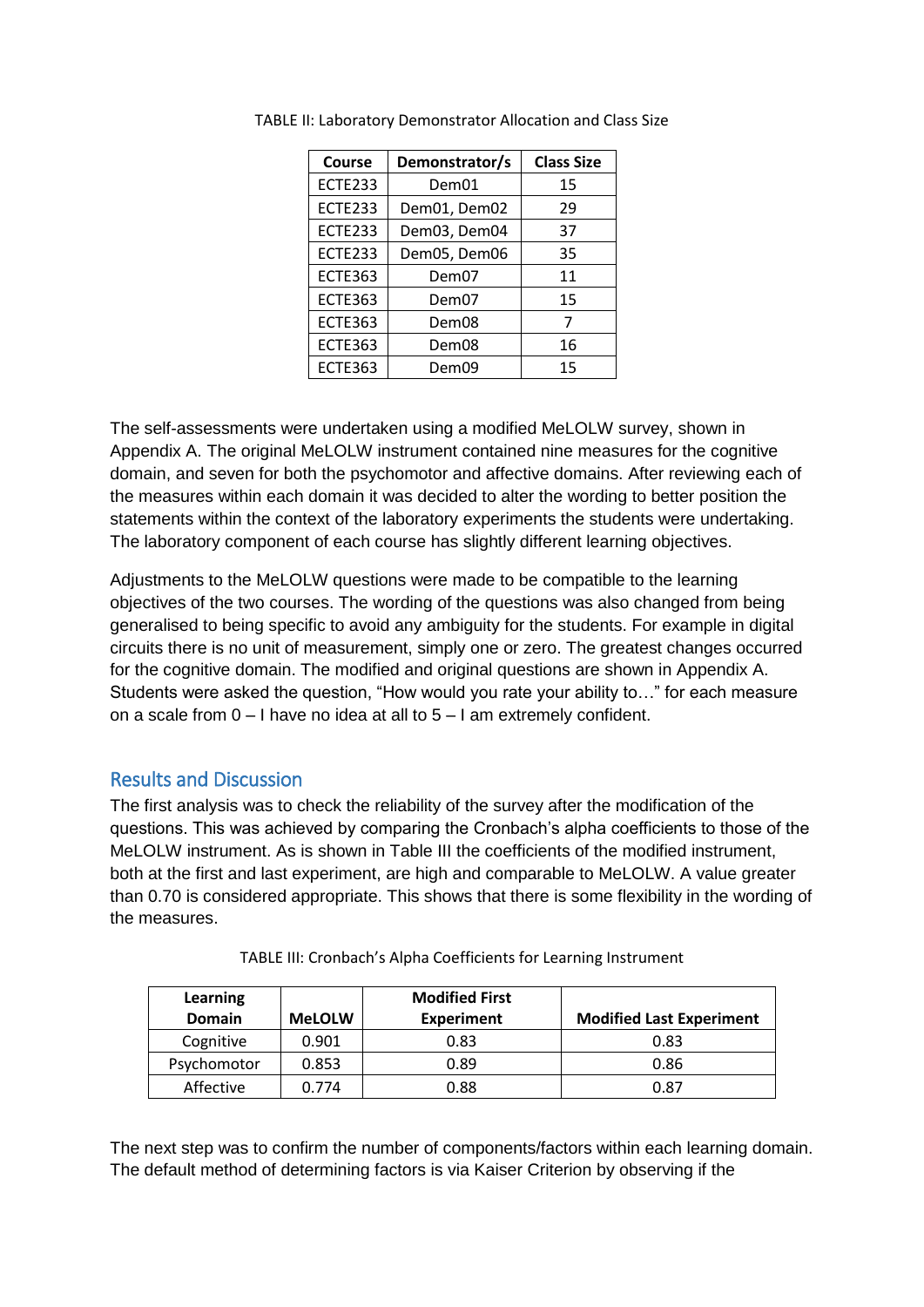eigenvalues are greater than one. However, literature suggests that it should not be the only criterion as it tends to over extract factors (Lance & Vandenberg, 2009). Therefore, four different checks were used; Kaiser Rule, parallel analysis, optimal coordinates and acceleration factor. Table IV lists the results of underlying factors behind each score.

|                           | <b>First Experiment</b> |                                    |                               |                               | <b>Last Experiment</b> |                                    |                               |                               |
|---------------------------|-------------------------|------------------------------------|-------------------------------|-------------------------------|------------------------|------------------------------------|-------------------------------|-------------------------------|
| Learning<br><b>Domain</b> | Kaiser<br>Rule          | <b>Parallel</b><br><b>Analysis</b> | Optimal<br><b>Coordinates</b> | <b>Acceleration</b><br>Factor | <b>Kaiser</b><br>Rule  | <b>Parallel</b><br><b>Analysis</b> | Optimal<br><b>Coordinates</b> | <b>Acceleration</b><br>Factor |
| Cognitive                 | 2                       |                                    | 2                             |                               |                        |                                    |                               |                               |
| Psychomotor               |                         |                                    |                               |                               |                        |                                    |                               |                               |
| Affective                 |                         |                                    |                               |                               |                        |                                    |                               |                               |

TABLE IV: Factor Analysis of the Learning Instrument

Table IV indicates that three of the tests (Kaiser, Parallel and Optimal) show that the cognitive domain has two factors present. This is shown in both the self-assessment activities. To determine the two factors a principle component analysis was undertaken. This is shown in Figure 1, suggesting that measures eight and nine for the cognitive domain are separate to measures one to six. Upon reading the questions, this is highly possible as questions eight to nine differ due to their concentration on writing skills.



Figure 1: Principle Component Analysis of Cognitive Domain

With the factor analysis completed, the relationship between learning and the student evaluations was examined. Learning was measured by comparing the difference in learning from the self-assessment conducted at the start of the first experiment to the selfassessment of the last experiment. It is important to note that this measure has no indication of actual learning. However, students are not really aware of actual learning when completing the evaluations. The other limitation with the research is that the student may over or under estimate their ability before actually undertaking the laboratory experiments. This may skew the difference in learning between the two self-assessments. The relationship was investigated using: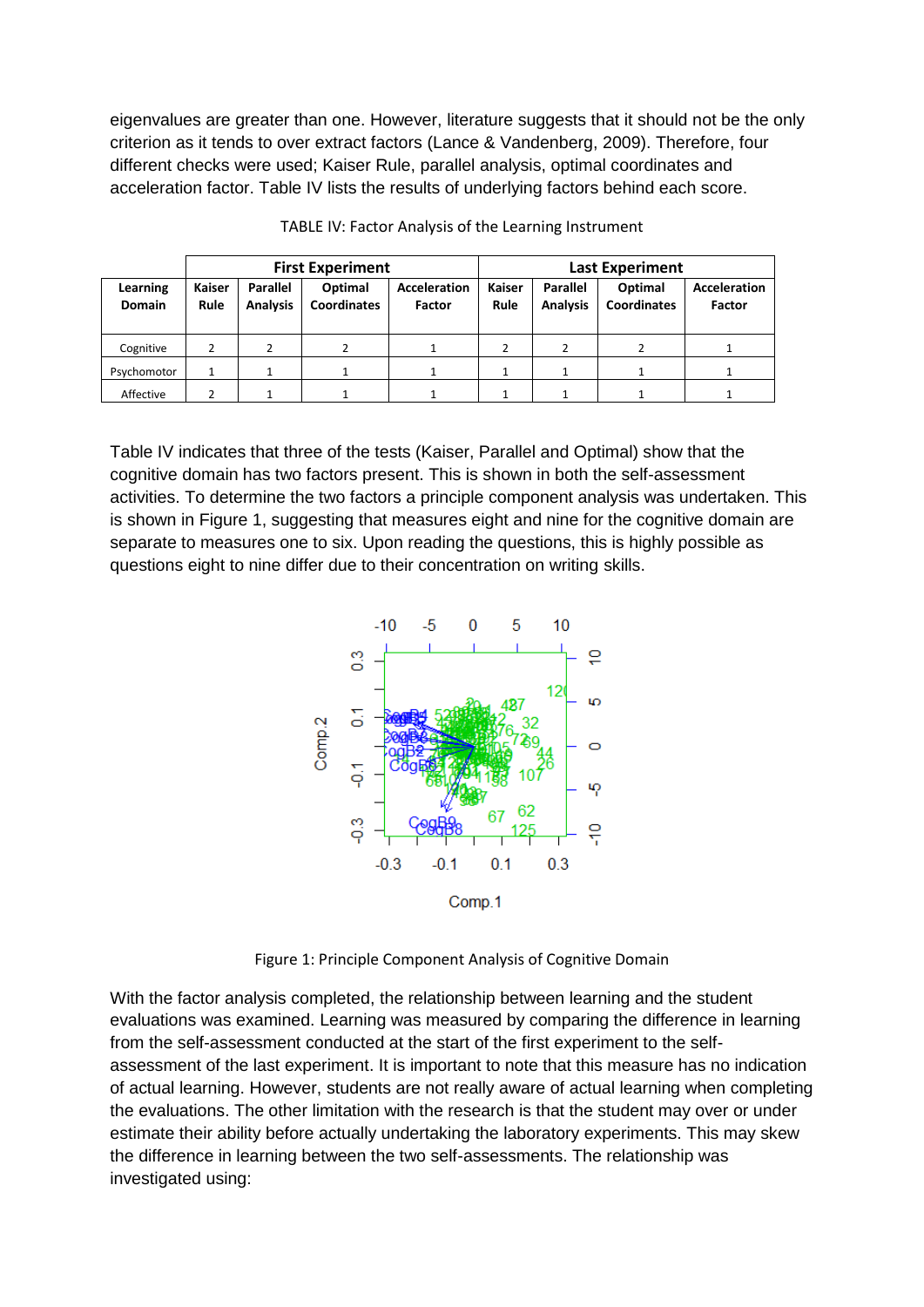- L : All six laboratory evaluation questions outlined in (Nikolic, Ritz, et al., 2015)
- L1: Only questions one to three of the laboratory evaluation with a focus on the experiments
- L2 : Only questions four to six of the laboratory evaluation with a focus on Laboratory facilities
- D1: The lead laboratory demonstrator questions outlined in (Nikolic, Vial, et al., 2015)
- D2: The assistant laboratory demonstrator (where applicable)

The student evaluations are converted into a weighted-average score to allow for easy comparison. Full details about the evaluation scores can be found in the respective journal papers (Nikolic, Ritz, et al., 2015; Nikolic, Vial, et al., 2015). Table V shows the relationship of the perceived learning students gained across the three learning domains compared to the student evaluations. The table shows the effect of 1 score increase of each learning domain compared to L, L1, L2, D1 and D2. The values are significant at the 5% level and are indicated by the asterisks. The relationships that were found to be significant are between the increases in learning across the cognitive and psychomotor domains with the student evaluations of the laboratory experiments. The student evaluations on the laboratory facilities or demonstrators shows no significant relationship. In addition, changes in the affective domain also have no effect on the student evaluations. It is important to note that the sample covers only two laboratory courses with a total of 125 students. As a result significance could increase with a larger sample, but this does provide some evidence of the importance of both cognitive and psychomotor learning to achieve high satisfaction for laboratory experiments.

| Factor         |                  |                                       | L2           | D1              | D2              |
|----------------|------------------|---------------------------------------|--------------|-----------------|-----------------|
| <b>DiffCog</b> | $3.095* (0.024)$ | $\mid$ 4.167* (0.016)   2.021 (0.187) |              | $-2.065(0.309)$ | 2.539 (0.487)   |
| <b>DiffAff</b> | 1.370 (0.325)    | 1.957 (0.265)                         | 0.783(0.613) | $-2.581(0.206)$ | 2.054 (0.490)   |
| <b>DiffPsy</b> | $2.197* (0.046)$ | $2.834*(0.042)$                       | 1.560(0.205) | $-0.659(0.686)$ | $-0.151(0.953)$ |

TABLE V: Relationship between Learning and Student Evaluations

The factor analysis indicated that the cognitive domain has two factors. The first was based on analytical skills (Q1-7), the other on writing skills (Q8-9). Table VI shows the relationship of the cognitive domain on the student evaluations across the two factors. The data indicates that only the analytical skills, and not the writing skills, are what influence student opinion of the laboratory experiments.

TABLE VI: Effect of Factors in the Measurement of Cognitive Learning

| Factor         |              | L1                                              |               |                               |              |
|----------------|--------------|-------------------------------------------------|---------------|-------------------------------|--------------|
| DCog Q1 to Q7  |              | $0.340* (0.031)$ $0.452* (0.021)$ 0.222 (0.205) |               | $-0.331(0.151)$ 0.216 (0.620) |              |
| DCog Q8 and Q9 | 0.382(0.543) | 0.529(0.502)                                    | 0.2329(0.741) | 1.459 (0.115)                 | 0.885(0.574) |

The final test was to compare the student self-assessment to the performance in the laboratory exam. Table VII shows this relationship comparing the exams separately and simultaneously. A negative sign shows a decrease in laboratory score. The data suggests that the only relationship that exists between students perceived learning is for analytical skills within the cognitive domain. In this comparison the psychomotor skills are no longer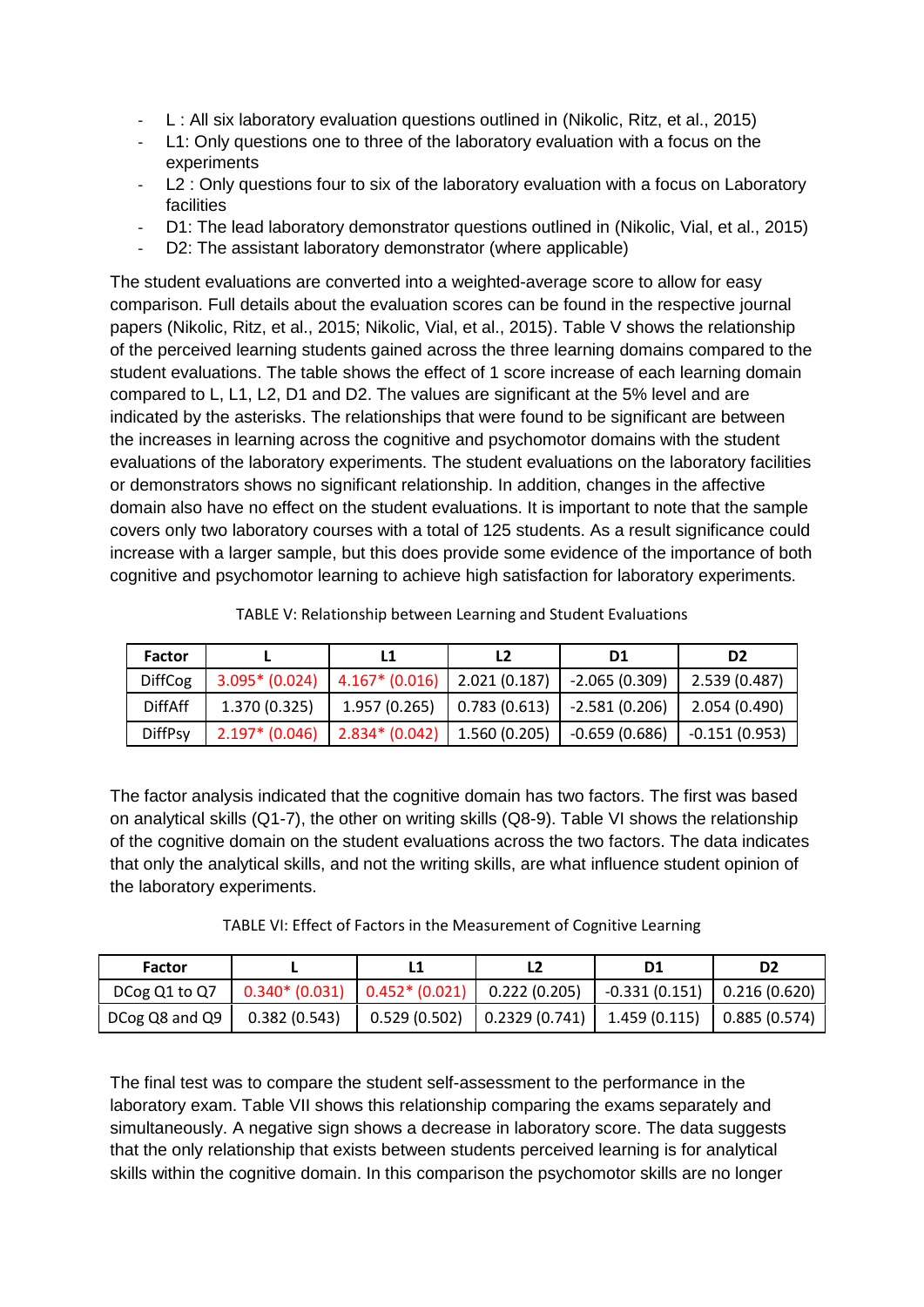significant. This is a common phenomenon and is important, as the effect on laboratory exams is really due to improvements in cognitive skills and not in psychomotor skills. For Q1 to Q7 an increase in difference of cognitive skills leads to an increase in the laboratory exam score, whereas for Q8 and Q9 an increase leads to decrease in laboratory exam score. This suggests that the lab exam score only tests students' analytical skills and therefore an increase in 'writing' skills does not help in doing well in the laboratory exam.

There were a number of problems associated with the laboratory exams. The ratio of equipment to students is often a problem. This means that multiple repeated sessions of the laboratory exam is needed. While the exam questions are changed slightly with each repetition, the message is spread amongst students about what is in the exam. Analysis of the lab exam cohorts showed that for both courses the mean laboratory exam mark increased in each subsequent running of the session. The ECTE233 exam was highly skewed towards full marks, students either knew or did not know the fundamentals. The ECTE363 exam had a greater distribution of marks. The other major problem about comparing the laboratory exam marks is that students cram extensively beforehand. Therefore the level of knowledge can be substantially different from the time student evaluations are undertaken. As a result the data in Table VII can only be used as a very rough guide.

| <b>Factor</b>  | Lab Exam -<br>separately | Lab-Exam<br>simultaneously |
|----------------|--------------------------|----------------------------|
| DiffCogQ17     | $1.301 (-0.001)$         | 1.520(>0.001)              |
| DiffCogQ89     | $-3.090(0.006)$          | $-2.8417(0.011)$           |
| <b>DiffAff</b> | 3.637(0.147)             | $-0.2143(0.947)$           |
| <b>DiffPsy</b> | 4.670 (0.019)            | $-2.112(0.4610)$           |

|  |  | TABLE VII: Self-Assessment vs Laboratory Exam Performance |  |  |  |
|--|--|-----------------------------------------------------------|--|--|--|
|--|--|-----------------------------------------------------------|--|--|--|

#### **Conclusion**

This study investigated how perceptions of learning across the cognitive, psychomotor and cognitive domain influenced student evaluations in the laboratory. A modified MeLOLW instrument was used and verified as a reasonable measure of learning across the three domains. Factor analysis found that two factors were present within the nine learning measures contained within the cognitive domain. While the study was only conducted across two courses with a small sample, evidence suggested that student evaluations of the laboratory experiments was influenced by students' perceived analytical skills gained in the cognitive domain and psychomotor skills. This supports the study by Nikolic, Ritz, et al. (2015) that found the laboratory experiment (activity and clarity) played an important role in student satisfaction. No relationship with learning was found with the laboratory facilities and demonstrators. Student evaluations are very complex and this data is only one small jigsaw piece in a very large puzzle. This research is currently being conducted on more courses to obtain a more definite understanding. While many laboratory activities, especially simulated ones focus on the cognitive domain, the outcome from this study suggests that developing psychomotor skills is seen as important by students and experiment design should incorporate this where possible. In addition, this study has highlighted that more work needs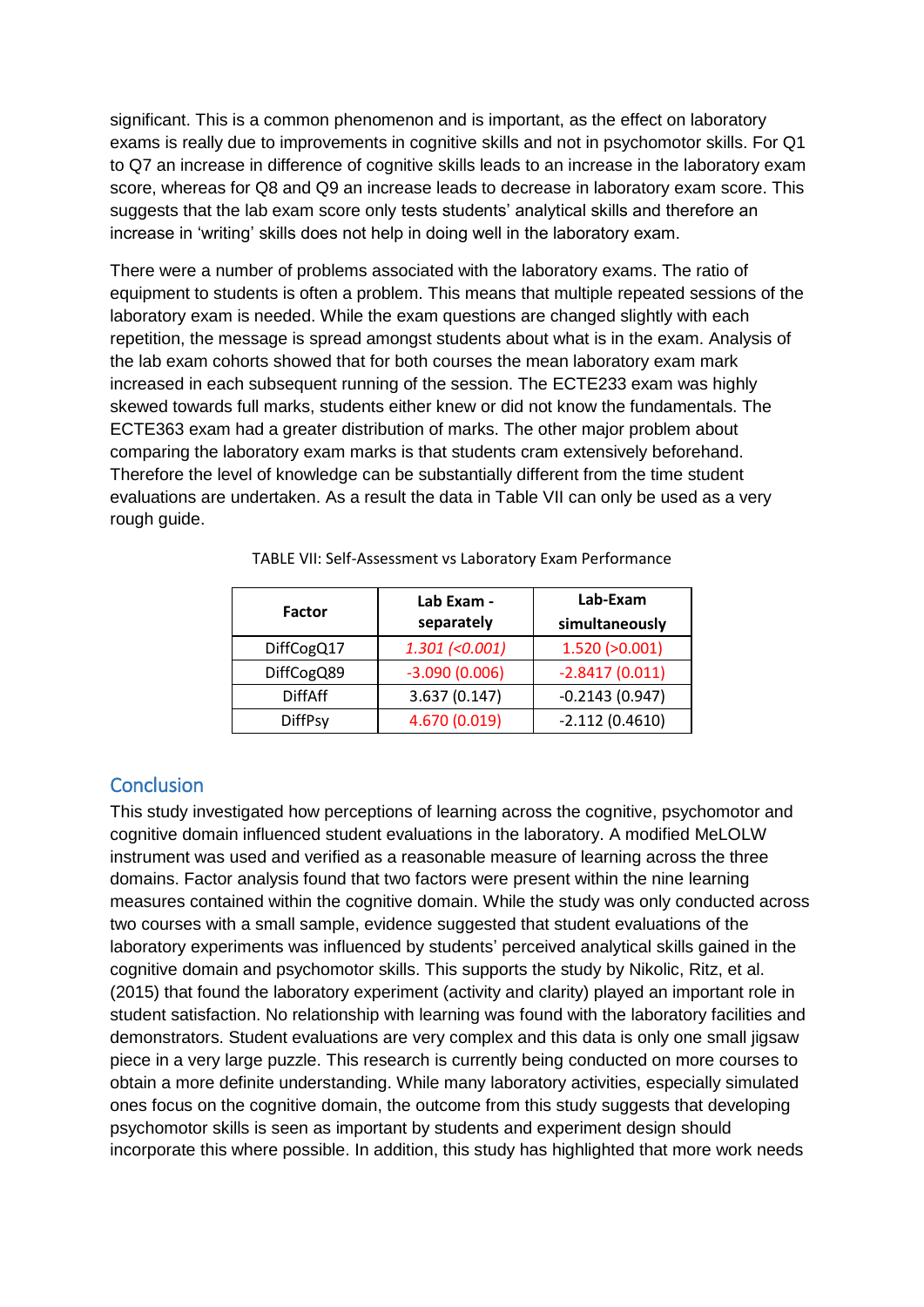to be carried out on how to effectively and fairly test students psychomotor ability, instead of concentrating on cognitive learning.

## Appendix A

#### **Self-Assessment Questions**

| <b>Measure</b> | <b>MeLOLW</b>                                                                           | <b>ECTE233 Adapted</b>                                                                         | <b>ECTE363 Adapted</b>                                                                      |
|----------------|-----------------------------------------------------------------------------------------|------------------------------------------------------------------------------------------------|---------------------------------------------------------------------------------------------|
| Cognitive 1    | Improve knowledge and theory<br>learned in class                                        | Understand the operation of digital IC's<br>and other digital hardware?                        | Understand the operation of TIMS<br>hardware?                                               |
| Cognitive 2    | Help verify theory learned in class                                                     | Design circuits (physical or simulation) to<br>verify the operation of digital hardware?       | Verify telecommunications theory via<br>TIMS equipment?                                     |
| Cognitive 3    | Improve ability to use formulas in<br>solving problems / questions related to<br>theory | Use Boolean algebra to simply circuits?                                                        | Use TIMs equipment to solve problems?                                                       |
| Cognitive 4    | Improve ability to use the correct unit<br>for the measured values                      | Read and understand IC datasheets?                                                             | Read and understand TIMS datasheets?                                                        |
| Cognitive 5    | Help to develop basic statistical<br>technique (i.e. draw graph and chart)              | Draw a truth table or timing diagram for<br>a digital circuit?                                 | Draw graphs, signals and charts related<br>to telecommunications?                           |
| Cognitive 6    | Improve understanding about safety in<br>the lab                                        | Understand lab safety for a digital<br>hardware lab?                                           | Understand lab safety for a<br>telecommunications lab?                                      |
| Cognitive 7    | Improve ability to analyse / discuss<br>experimental result                             | Analyse truth tables and timing<br>diagrams?                                                   | Analyse/discuss the results from a<br>telecommunications experiment?                        |
| Cognitive 8    | Improve ability to write the conclusion<br>of the experiment                            | Write a conclusion for an experiment?                                                          | Write a conclusion for an experiment?                                                       |
| Cognitive 9    | Improve ability to write laboratory<br>report                                           | Write a lab report?                                                                            | Write entries into a logbook, in a<br>professional manner?                                  |
| Psychomotor 1  | Improve ability to conduct                                                              | Correctly conduct an experiment on                                                             | Correctly conduct an experiment on                                                          |
|                | experiments                                                                             | digital hardware?                                                                              | TIMS hardware?                                                                              |
| Psychomotor 2  | Improve ability to select appropriate<br>instruments                                    | To select appropriate instruments for<br>both the input and output of your digital<br>circuit? | To select appropriate instruments for<br>both the input and output of your TIMS<br>circuit? |
| Psychomotor 3  | Improve ability to plan experimental<br>work                                            | Plan experimental work on digital<br>hardware?                                                 | Plan experimental work on TIMS<br>hardware?                                                 |
| Psychomotor 4  | Improve ability to construct circuits                                                   | Construct a working digital circuit?                                                           | Construct a working TIMS circuit?                                                           |
| Psychomotor 5  | Improve ability to connect instruments                                                  | Connect meters, displays and other<br>instruments to a digital circuit?                        | Connect meters, displays and other<br>instruments to a TIMS circuit?                        |
| Psychomotor 6  | Improve ability to operate the<br>instrument (i.e. select proper range)                 | Use a Wishmaker/Prototyping board?                                                             | Operate instruments (TIMS, CRO etc.)?                                                       |
| Psychomotor 7  | Improve ability to take the reading of<br>the instruments                               | Ability to take the readings of the output<br>of digital circuits?                             | Ability to take the readings from the<br>CRO?                                               |
| Affective 1    | Improve team working skill                                                              | Solve digital hardware problems with                                                           | Solve telecommunications problems                                                           |
|                |                                                                                         | others?                                                                                        | with others?                                                                                |
| Affective 2    | Improve communication skill                                                             | Communicate (written and orally) a<br>digital hardware solution?                               | Communicate (written and orally) a<br>telecommunications solution?                          |
| Affective 3    | Improve ability to learn independently                                                  | Solve digital hardware problems on your<br>own?                                                | Solve telecommunications problems on<br>your own?                                           |
| Affective 4    | Improve ethics (i.e. plagiarism, copy<br>other students results)                        | Consider ethical issues in the digital<br>hardware laboratory?                                 | Consider ethical issues in the<br>telecommunications laboratory?                            |
| Affective 5    | Improve creativity                                                                      | Creatively use digital hardware to solve<br>a problem?                                         | Creatively use telecommunications<br>hardware to solve a problem?                           |
| Affective 6    | Learn from failure                                                                      | Learn from failure (when your circuit<br>does not work)?                                       | Learn from failure (when your circuit<br>does not work)?                                    |
| Affective 7    | Improve motivation                                                                      | Motivate yourself to learn about digital<br>hardware in the laboratory?                        | Motivate yourself to learn about<br>telecommunications hardware in the<br>laboratory?       |